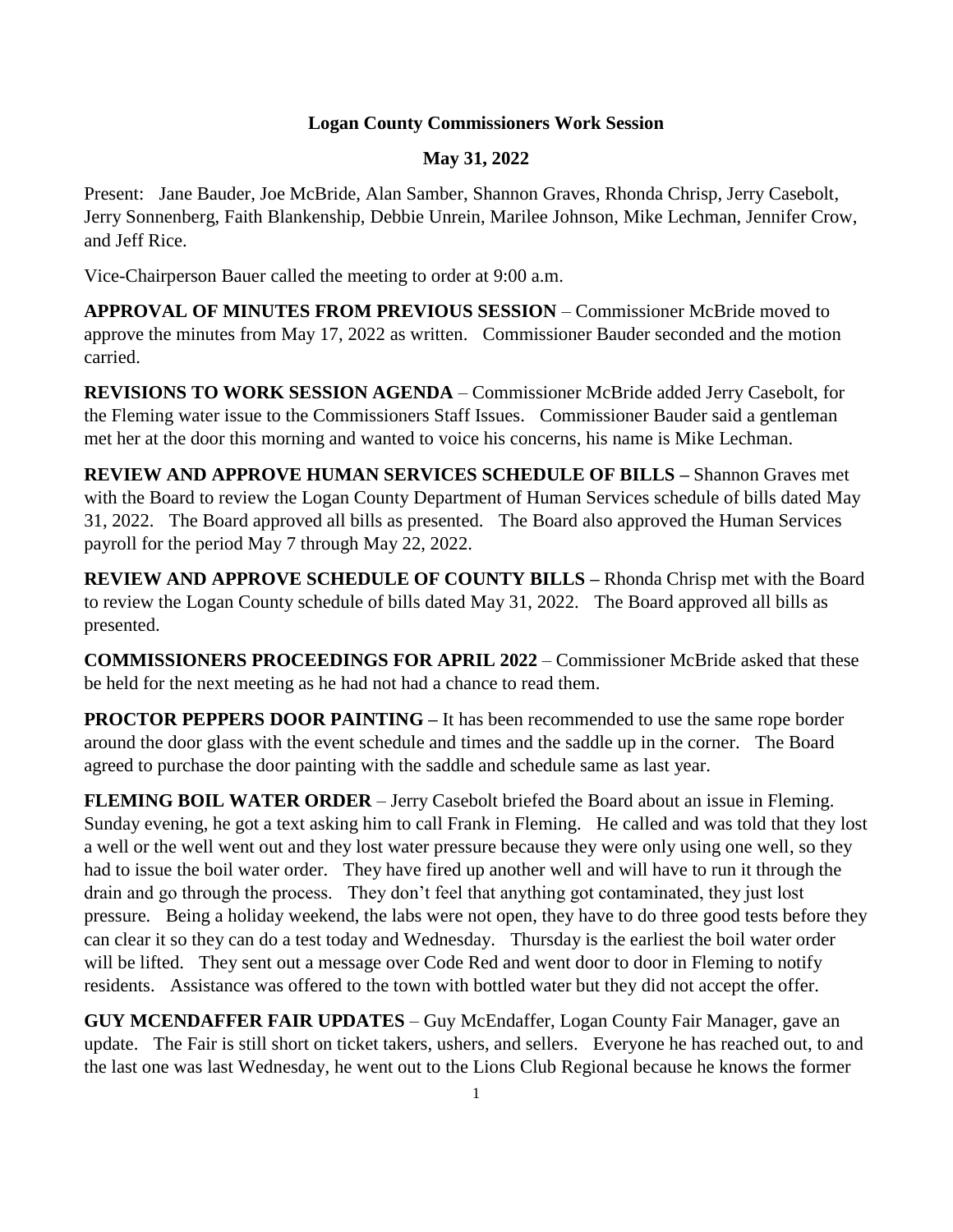president, they do not have the manpower or there are too many people on vacation. Everyone else that he has talked to has still got some "feelers" out there but they have not come back. Worst case scenario, he reached out to the volunteer staff at National Western to see what the possibilities are there. However, they will only work for non-profits and the Logan County Fair is not non-profit. He won't know until July if anyone volunteers. Lisa (Leeman) has not heard from Merino. Commissioner Bauder said that the last they said was that they were not going to do it again, because they were having too much trouble getting people scheduled and the no-shows and the younger people cannot work over a certain number of hours they could not get volunteers.

Commissioner Bauder has reached out to a couple of churches. Their kids are younger, and they have trouble scheduling because of vacations. Merino High School has done it for years and Caliche High School has done the ticket takers. One of the things that she heard from Trinity was that they didn't feel like the money was enough. The budgeted amount was \$4,000 for ticket sellers and ticket takers was \$3,500. This might need to increase the amount in next year's budget. Jen from Trinity said that their dinner and auction raised \$10,000 in two hours.

Another suggestion was to put all ticket sales online only, however there are people who decide at the last minute to go to the concert and want to purchase at the fairgrounds or those that do not have the internet. Mr. McEndaffer also reached out to Steve at the carnival to see if he had any ideas. It was suggested that he call other counties to see what they are doing. However, all county fairs are happening at the same time. Shelby Rich, who is in charge of Education at National Western was going to check with some groups.

Marilee Johnson, Fair Board member, spoke from the audience and stated that she has reached out to as many groups as possible. She suggested determining the amount the Fair can pay and the number of people needed and offering it as paid positions to the public. There are employees in the Courthouse that would be interested in working. Marilee believes that the Fair has exhausted all of the group possibilities. It needs to start now because it will take awhile to get all of the people hired and trained. Commissioner Bauder agreed. Mr. McEndaffer stated that he has talked with Commissioner Pelton about it and what the wage should be. Some people have expressed to him that at \$4,000 for ticket sellers and the number of hours required, the groups do not do well, i.e. make enough money. If you keep in mind that you are volunteering for the group and keep that in the equation then it keeps that within reason. Marilee then explained that the Human Resources Department has run some numbers, if they are hiring adults that can work longer hours, it is better than hiring groups of kids that can only work so many hours per day. Adults can work any number of hours in a day as long as they don't exceed 40 in a work week. Kids can only work 8 hours in a rolling 24-hour period.

Diana Korbe is working with Jerry Casebolt, the former Fair Board member who worked in the grand stand area, to determine the minimum number of ticket takers and ushers needed during each event at the gates to make sure people would not leave with alcohol. Ushers are needed at the north and south gates to make sure people are not leaving with alcohol cups in their hands. There was some confusion with Lisa, she thought that the ushers could leave 30 minutes after the event started, but they cannot leave until 30 minutes after the event ends. Mr. McEndaffer asked Diana to come up with a total dollar number to see how far apart the total is from the \$3,500-\$4,000 budgeted number. County employees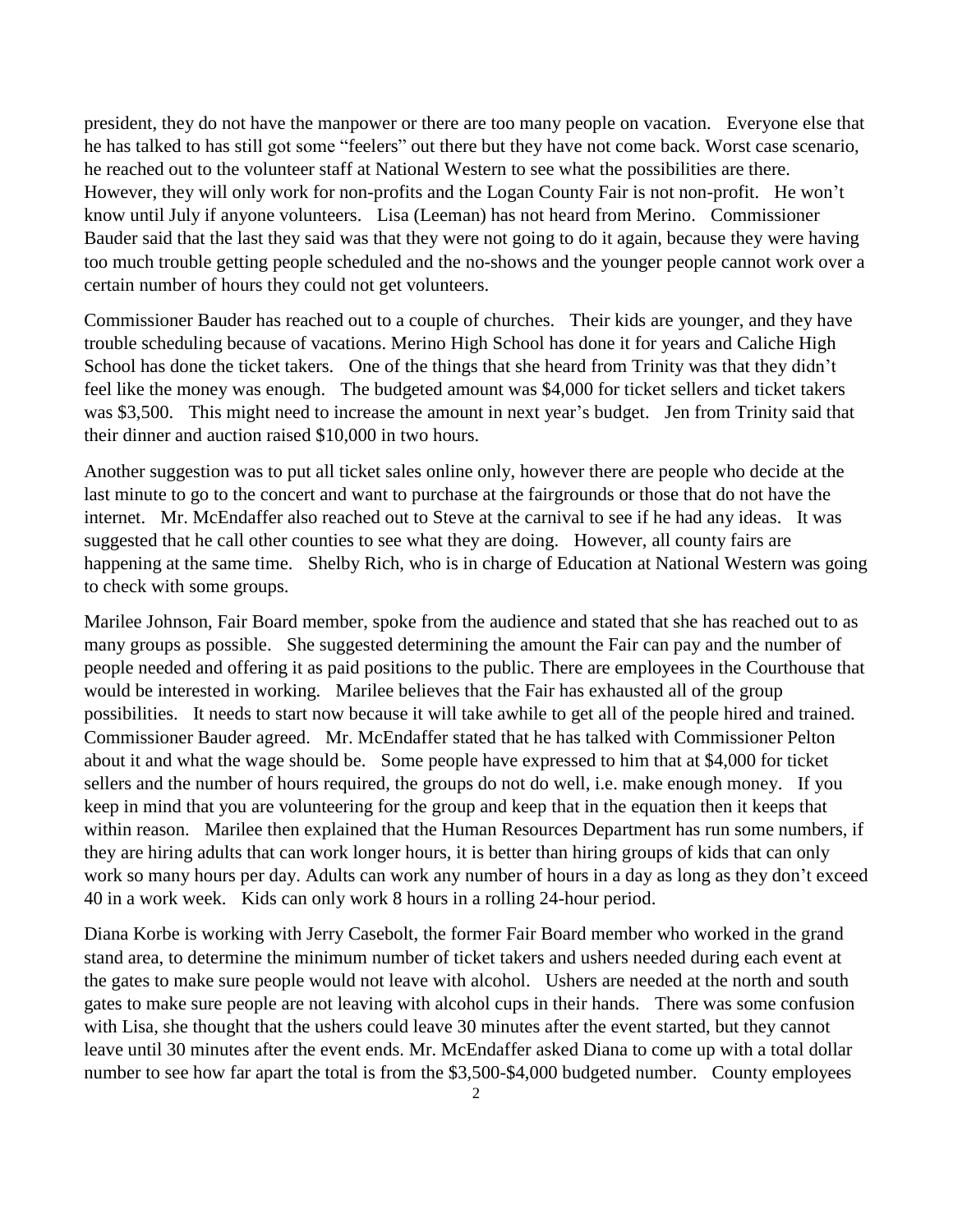can apply and work as long as it is a separate position and not the same job duties as their day-to-day job. Everyone agreed to move forward and start advertising the positions open at \$14.50-\$15.00 per hour. The Commissioners will have to approve the final number on the budget. It can be approved outside of a regular meeting. Ticket takers and ushers are needed for five events.

Everything else is on track He does not have the ice arranged for yet, he verified that it comes out of Ft. Morgan.

The meeting recessed at 9:27 a.m. and reconvened at 9:48 a.m.

**BOB SCHAEFER CHS PROJECT** – Bob Schaefer with CHS and Trae Miller Director of Logan County Economic Development Association met with the Board. This is a follow up to the last work session about potentially waiving building permits and use tax. The facility was destroyed in 2020 by a derechos wind storm and they have been struggling to get it built back. It is a combination of lots of insurance claims from the area at the time which diminished the pool coupled with Covid delays in the process. They have made due the last couple of years but here it is two years later they still don't have a facility. This facility is so critical to southeast Logan County growers. They knew at CHS High Plains they were going to be there for the growers and build something back. They thought it might be a great opportunity for the county to let growers know that they are important and make an effort to show them that too. CHS approached the Board a number of years ago about putting in some roadways to make it more accessible because it is such a remote area out there. They were fortunate enough back then to have the county put in four miles of gravel roads out there so that gave them greater capability to get around.

The current request is for the county to waive the building permit and use tax fees. Rough numbers are up to \$27,000 for the facility to replace the one destroyed. CHS High Plains employs approximately 155 people. This facility is seasonal and employs 3 people most of the time during harvest seasons. Alan Samber will research and find statutory authorization for the waiver of the use taxes as economic incentives. The Board agreed to waive the building permit fees and is in favor of allowing the waiver of the use tax fees if it is allowed by law. The Board will let Mr. Schaefer know when Alan has done the research.

CHS has their own construction management team but they do have a local contractor that has done all of the dirt work, the concrete, and the bin erection. The project is being done in three phases, the first phase total cost is \$3.1 million. The next two will be an additional \$3 million, so the total project cost will be somewhere between \$6-\$7 million and will be completed in the next 3-5 years.

**MIKE LECHMAN RE: JAKE BRAKES** – Mike Lechman met with the Board. State Senator Jerry Sonnenberg was also invited to join the discussion as he is a candidate for County Commissioner for Commissioner District Three. Mr. Lechman began by saying he can't understand why semis running past residential homes use their Jake Brakes on Hwy 14 across from Walmart where the speed limit is 30 mph leaving town and 35 mph coming into town. Mr. Lechman used to drive semi-trucks and knows what it takes to stop a truck. Coming into town at 35 mph you don't need a Jake Brake.